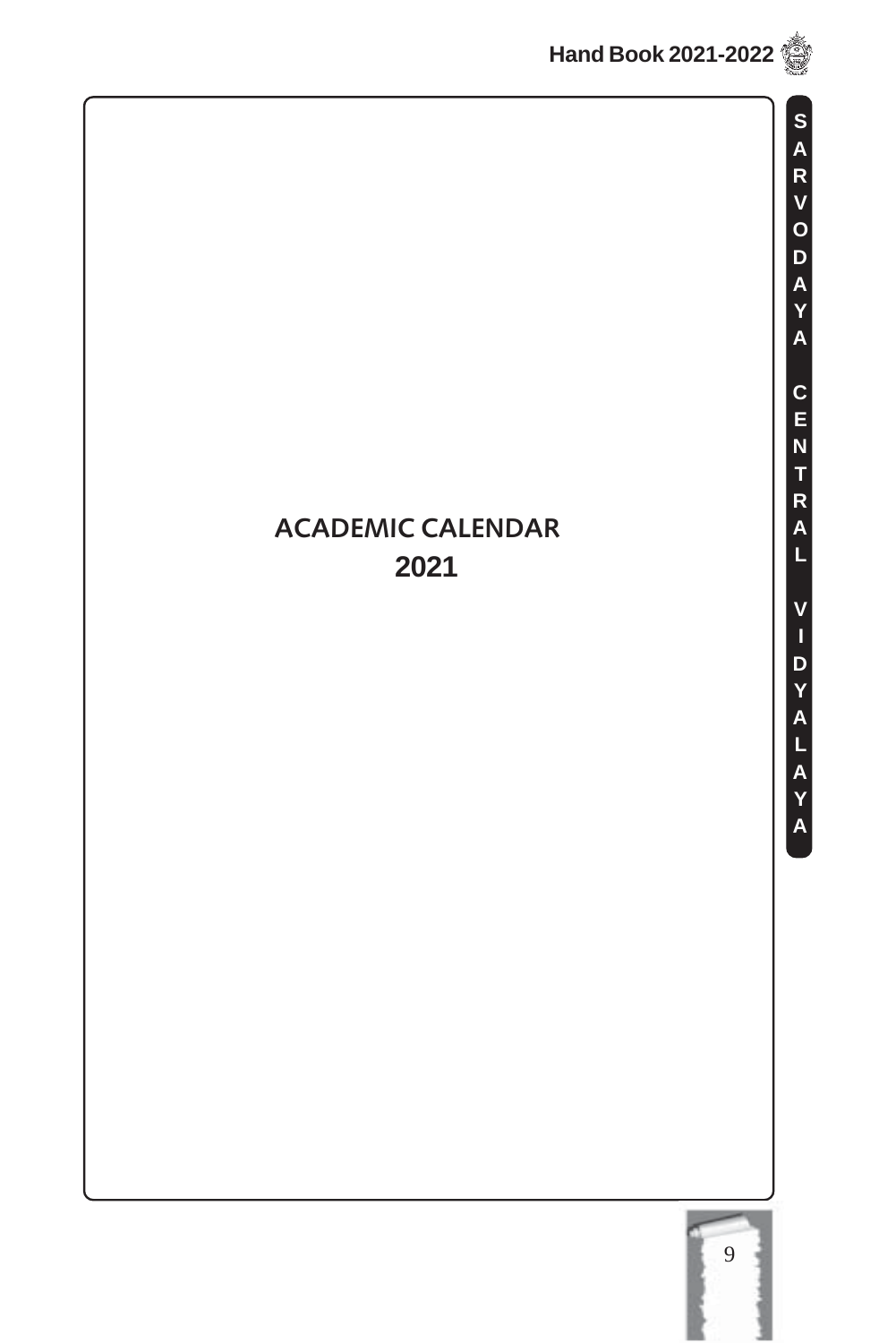10

#### **ACADEMIC CALENDAR**

| S            |                | <b>MAY 2021</b> |                   |  |
|--------------|----------------|-----------------|-------------------|--|
| A<br>R       | $\mathbf{1}$   | <b>SAT</b>      | May Day (Holiday) |  |
| V            | $\overline{2}$ | SUN             |                   |  |
| $\mathbf{o}$ | 3              | <b>MON</b>      |                   |  |
| D            | $\overline{4}$ | <b>TUE</b>      |                   |  |
| A<br>Y       | 5              | WED             |                   |  |
| A            | 6              | <b>THU</b>      |                   |  |
|              | $\overline{7}$ | <b>FRI</b>      |                   |  |
| C            | 8              | <b>SAT</b>      |                   |  |
| E<br>N       | 9              | SUN             |                   |  |
| T            | 10             | <b>MON</b>      |                   |  |
| R            | 11             | <b>TUE</b>      |                   |  |
| A            | 12             | WED             |                   |  |
| L            | 13             | <b>THU</b>      | Id-ul-Fitr        |  |
| V            | 14             | <b>FRI</b>      |                   |  |
| $\mathbf I$  | 15             | <b>SAT</b>      |                   |  |
| D<br>Y       | 16             | SUN             |                   |  |
| A            | 17             | <b>MON</b>      |                   |  |
| L            | 18             | <b>TUE</b>      |                   |  |
| A            | 19             | WED             |                   |  |
| Y<br>A       | 20             | <b>THU</b>      |                   |  |
|              | 21             | <b>FRI</b>      |                   |  |
|              | 22             | <b>SAT</b>      |                   |  |
|              | 23             | SUN             |                   |  |
|              | 24             | <b>MON</b>      |                   |  |
|              | 25             | <b>TUE</b>      |                   |  |
|              | 26             | WED             |                   |  |
|              | 27             | <b>THU</b>      |                   |  |
|              | 28             | <b>FRI</b>      |                   |  |
|              | 29             | <b>SAT</b>      |                   |  |
|              | 30             | SUN             |                   |  |
|              | 31             | <b>MON</b>      |                   |  |

Education is not received, it is achieved. **-Albert Einstein**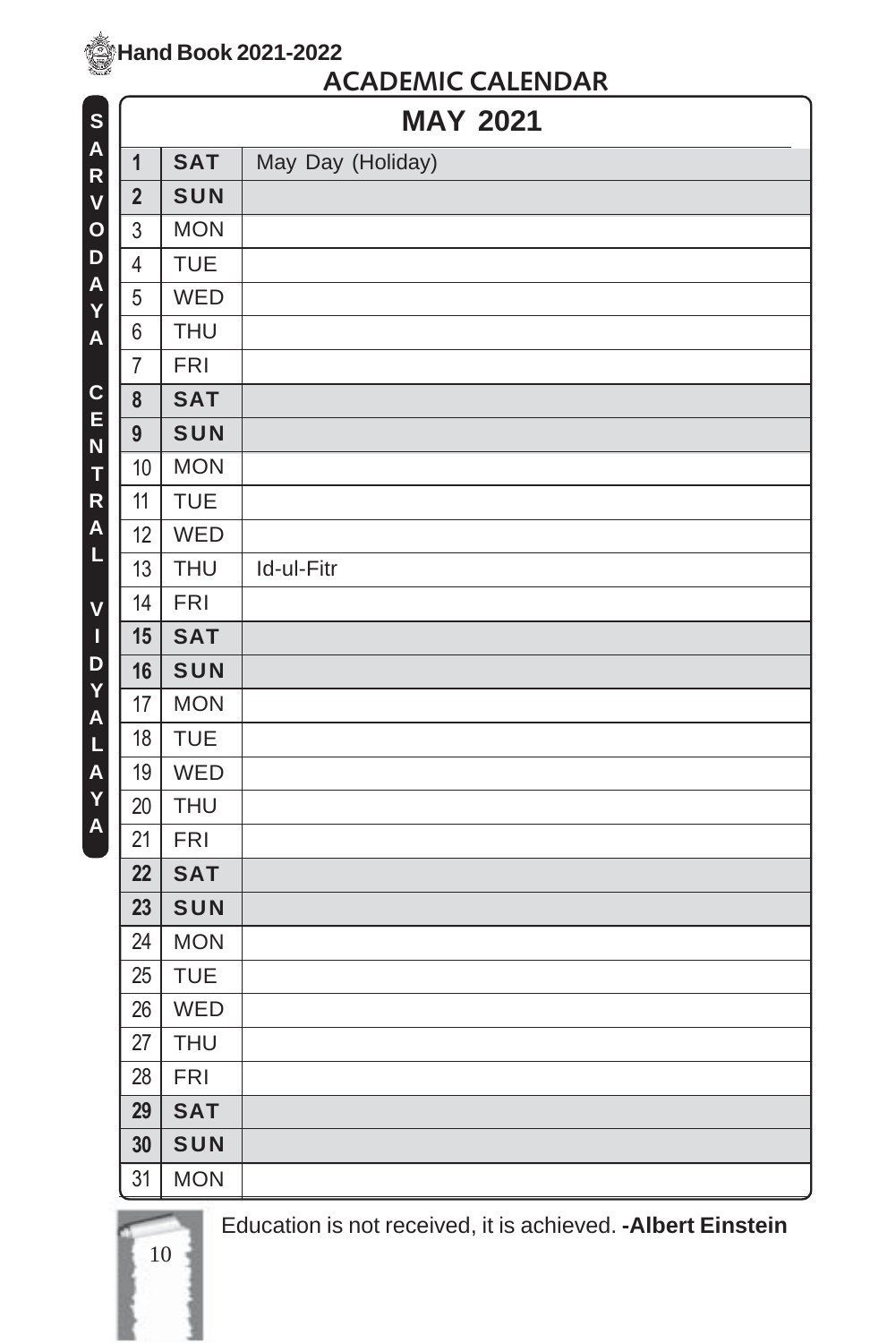|                | <b>JUNE 2021</b><br>S<br>A |                                         |  |  |  |
|----------------|----------------------------|-----------------------------------------|--|--|--|
| $\mathbf 1$    | <b>TUE</b>                 |                                         |  |  |  |
| $\overline{2}$ | WED                        | Blessing day                            |  |  |  |
| 3              | <b>THU</b>                 |                                         |  |  |  |
| $\overline{4}$ | <b>FRI</b>                 |                                         |  |  |  |
| 5              | <b>SAT</b>                 |                                         |  |  |  |
| $6\phantom{a}$ | SUN                        |                                         |  |  |  |
| $\overline{7}$ | <b>MON</b>                 |                                         |  |  |  |
| 8              | <b>TUE</b>                 |                                         |  |  |  |
| 9              | WED                        |                                         |  |  |  |
| 10             | <b>THU</b>                 |                                         |  |  |  |
| 11             | <b>FRI</b>                 |                                         |  |  |  |
| 12             | <b>SAT</b>                 |                                         |  |  |  |
| 13             | SUN                        |                                         |  |  |  |
| 14             | <b>MON</b>                 | World Blood Donor Day                   |  |  |  |
| 15             | <b>TUE</b>                 |                                         |  |  |  |
| 16             | WED                        |                                         |  |  |  |
| 17             | <b>THU</b>                 |                                         |  |  |  |
| 18             | <b>FRI</b>                 |                                         |  |  |  |
| 19             | <b>SAT</b>                 |                                         |  |  |  |
| 20             | SUN                        | Fathers' Day                            |  |  |  |
| 21             | <b>MON</b>                 | International Yoga Day, World Music Day |  |  |  |
| 22             | <b>TUE</b>                 |                                         |  |  |  |
| 23             | WED                        |                                         |  |  |  |
| 24             | <b>THU</b>                 |                                         |  |  |  |
|                | $25$ FRI                   |                                         |  |  |  |
|                | $26$ $SAT$                 |                                         |  |  |  |
| 27             | SUN                        |                                         |  |  |  |
| 28             | <b>MON</b>                 |                                         |  |  |  |
| 29             | <b>TUE</b>                 |                                         |  |  |  |
| 30             | WED                        |                                         |  |  |  |

The roots of education are bitter, but the fruit is sweet. **-Aristotle**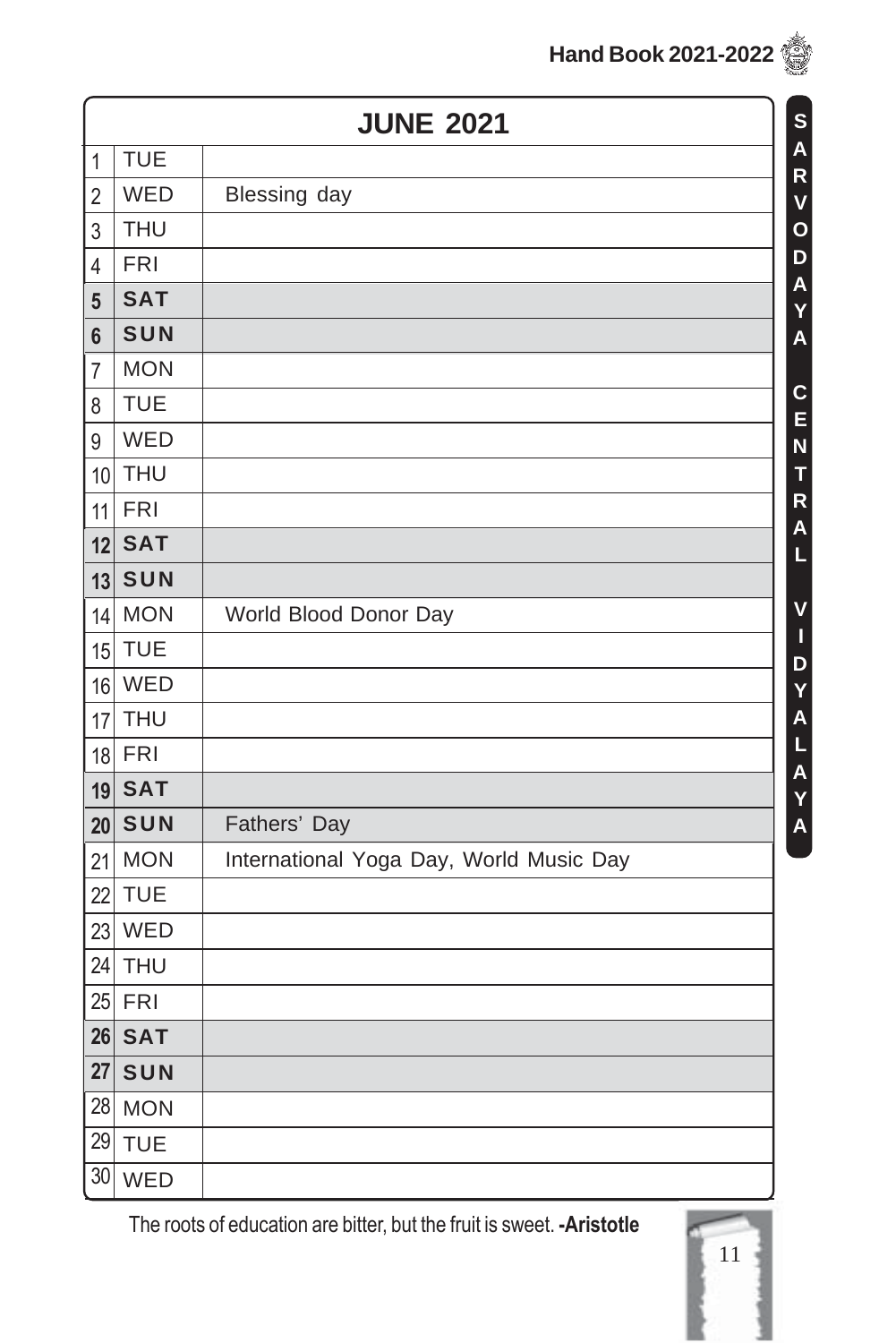| S            |                         | <b>JULY 2021</b> |                                     |  |  |
|--------------|-------------------------|------------------|-------------------------------------|--|--|
| A<br>R       | 1                       | <b>THU</b>       | National Doctor's Day               |  |  |
| $\mathsf{V}$ | $\overline{2}$          | <b>FRI</b>       |                                     |  |  |
| $\mathbf{o}$ | $\overline{3}$          | <b>SAT</b>       | St. Thomas Day (Holiday)            |  |  |
| D            | $\overline{\mathbf{4}}$ | SUN              |                                     |  |  |
| A<br>Y       | 5                       | <b>MON</b>       |                                     |  |  |
| A            | 6                       | <b>TUE</b>       |                                     |  |  |
|              | $\overline{7}$          | WED              |                                     |  |  |
| C            | 8                       | <b>THU</b>       |                                     |  |  |
| E<br>N       | 9                       | <b>FRI</b>       |                                     |  |  |
| T            | 10                      | <b>SAT</b>       |                                     |  |  |
| R            | 11                      | SUN              | <b>World Population Day</b>         |  |  |
| A            | 12                      | <b>MON</b>       |                                     |  |  |
| L            | 13                      | <b>TUE</b>       |                                     |  |  |
| V            | 14                      | WED              |                                     |  |  |
| $\mathbf I$  | 15                      | <b>THU</b>       | Mar Ivanios Day (Holiday)           |  |  |
| D<br>Y       | 16                      | <b>FRI</b>       |                                     |  |  |
| A            | 17                      | <b>SAT</b>       | World Day for International Justice |  |  |
| L            | 18                      | SUN              |                                     |  |  |
| A            | 19                      | <b>MON</b>       |                                     |  |  |
| Y<br>A       | 20                      | <b>TUE</b>       | <b>Bakrid</b>                       |  |  |
|              | 21                      | WED              |                                     |  |  |
|              | 22                      | <b>THU</b>       |                                     |  |  |
|              | 23                      | <b>FRI</b>       |                                     |  |  |
|              | 24                      | <b>SAT</b>       |                                     |  |  |
|              | 25                      | SUN              |                                     |  |  |
|              | 26                      | <b>MON</b>       | Kargil Victory Day                  |  |  |
|              | 27                      | <b>TUE</b>       |                                     |  |  |
|              | 28                      | WED              | World Nature Day                    |  |  |
|              | 29                      | <b>THU</b>       |                                     |  |  |
|              | 30                      | <b>FRI</b>       |                                     |  |  |
|              | 31                      | <b>SAT</b>       |                                     |  |  |

12

A child without education is like a bird without wings. **-Tibetan Proverb**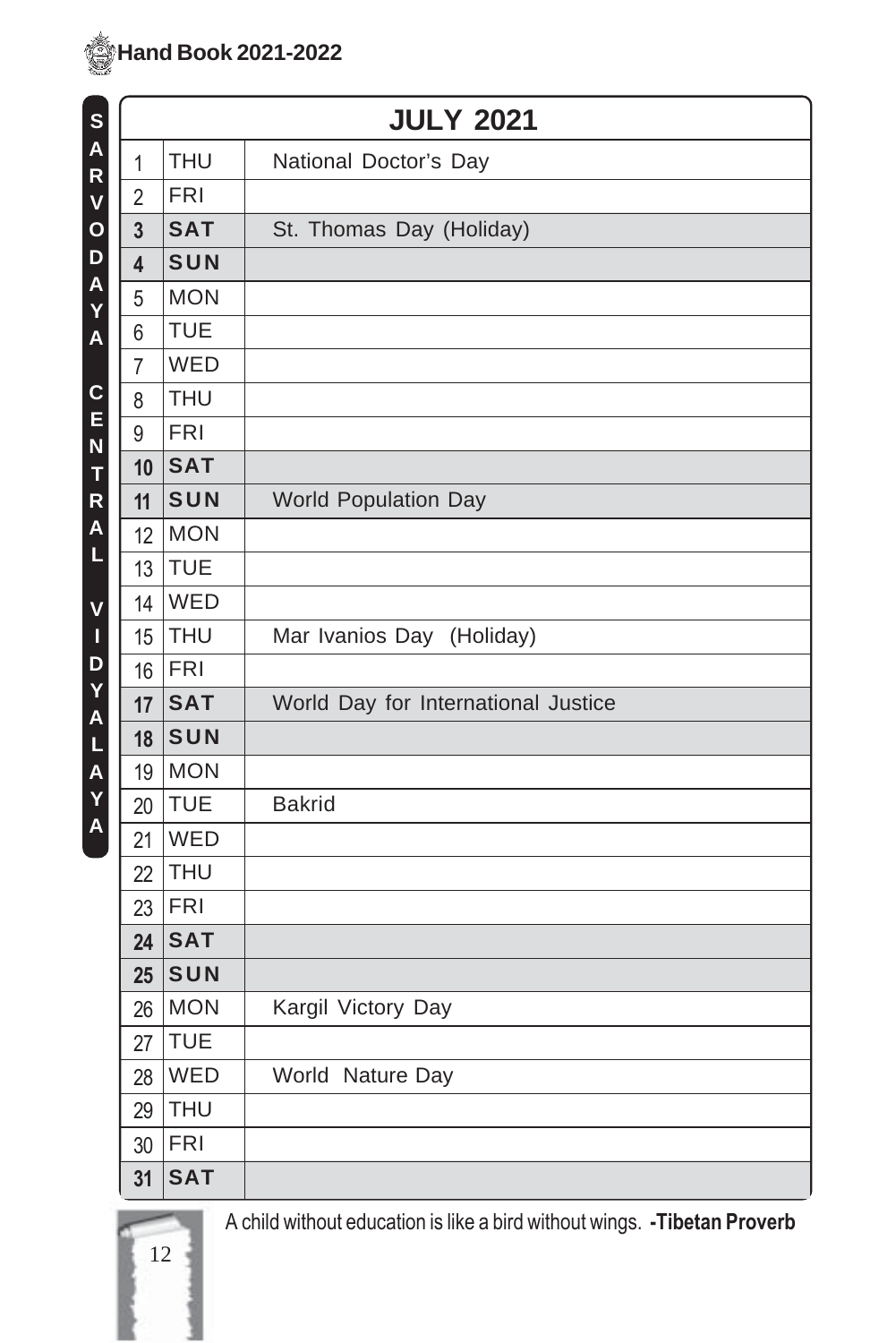|                | <b>AUGUST 2021</b><br>S<br>A |                                         |  |  |  |
|----------------|------------------------------|-----------------------------------------|--|--|--|
| $\mathbf{1}$   | <b>SUN</b>                   |                                         |  |  |  |
| $\overline{2}$ | <b>MON</b>                   |                                         |  |  |  |
| 3              | <b>TUE</b>                   |                                         |  |  |  |
| 4              | WED                          |                                         |  |  |  |
| 5              | <b>THU</b>                   |                                         |  |  |  |
| 6              | <b>FRI</b>                   |                                         |  |  |  |
| $\overline{7}$ | <b>SAT</b>                   |                                         |  |  |  |
| 8              | SUN                          | Quit India Day                          |  |  |  |
| 9              | <b>MON</b>                   |                                         |  |  |  |
| 10             | <b>TUE</b>                   |                                         |  |  |  |
| 11             | WED                          |                                         |  |  |  |
| 12             | THU                          |                                         |  |  |  |
| 13             | FRI                          | World Organ Donation Day                |  |  |  |
| 14             | <b>SAT</b>                   |                                         |  |  |  |
| 15             | SUN                          |                                         |  |  |  |
| 16             | <b>MON</b>                   |                                         |  |  |  |
| 17             | <b>TUE</b>                   |                                         |  |  |  |
| 18             | WED                          |                                         |  |  |  |
| 19             | <b>THU</b>                   | Muharam                                 |  |  |  |
| 20             | FRI                          | First Onam                              |  |  |  |
| 21             | <b>SAT</b>                   | Thiruvonam                              |  |  |  |
| 22             | SUN                          | <b>Third Onam</b>                       |  |  |  |
| 23             | <b>MON</b>                   | Fourth Onam/Sree Narayana Guru Jayanthi |  |  |  |
| 24             | <b>TUE</b>                   |                                         |  |  |  |
| 25             | WED                          |                                         |  |  |  |
| 26             | THU                          |                                         |  |  |  |
| 27             | <b>FRI</b>                   |                                         |  |  |  |
| 28             | <b>SAT</b>                   | Ayyankali Jayanthi (Holiday)            |  |  |  |
| 29             | SUN                          | National Sports Day                     |  |  |  |
| 30             | <b>MON</b>                   | Sreekrishna Jayanthi                    |  |  |  |
| 31             | <b>TUE</b>                   |                                         |  |  |  |

Education is not preparation for life; Education is life itself. **- John Dewey**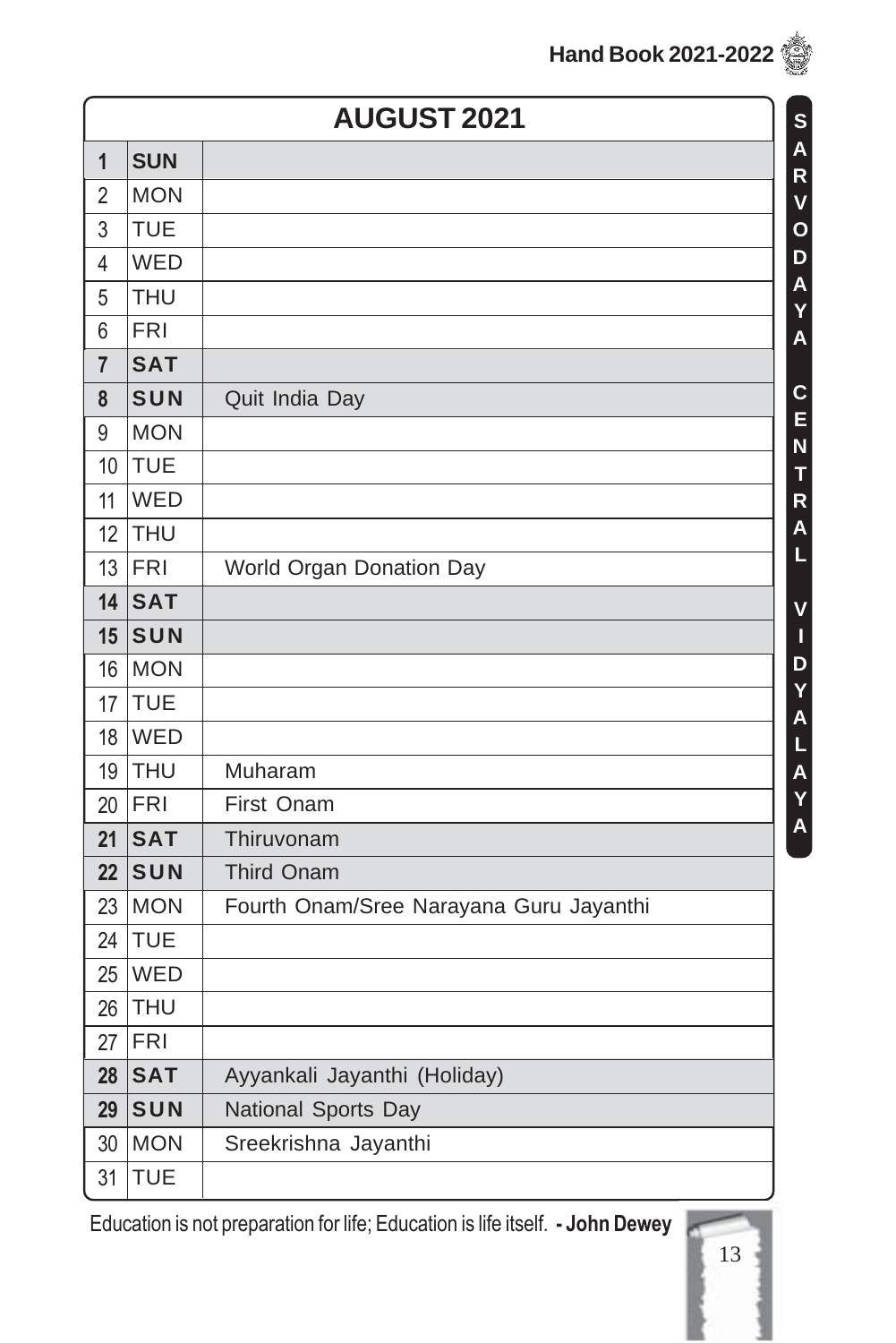14

| S            |                | <b>SEPTEMBER 2021</b> |                                             |  |
|--------------|----------------|-----------------------|---------------------------------------------|--|
| A            | $\mathbf{1}$   | WED                   |                                             |  |
| R<br>V       | $\overline{2}$ | <b>THU</b>            |                                             |  |
| $\mathbf{o}$ | 3              | <b>FRI</b>            |                                             |  |
| D            | 4              | <b>SAT</b>            |                                             |  |
| A<br>Y       | $5\phantom{1}$ | SUN                   | Teachers' Day                               |  |
| A            | 6              | <b>MON</b>            |                                             |  |
|              | $\overline{7}$ | <b>TUE</b>            |                                             |  |
| C<br>E       | 8              | WED                   | World Literacy Day                          |  |
| N            | 9              | <b>THU</b>            |                                             |  |
| T            | 10             | <b>FRI</b>            |                                             |  |
| R<br>A       | 11             | <b>SAT</b>            |                                             |  |
| L            | 12             | SUN                   |                                             |  |
|              | 13             | <b>MON</b>            |                                             |  |
| V            | 14             | <b>TUE</b>            |                                             |  |
| Ţ<br>D       | 15             | WED                   | International day of Democracy              |  |
| Y            | 16             | <b>THU</b>            |                                             |  |
| A            | 17             | <b>FRI</b>            |                                             |  |
| L            | 18             | <b>SAT</b>            |                                             |  |
| A<br>Y       | 19             | SUN                   |                                             |  |
| A            | 20             | <b>MON</b>            |                                             |  |
|              | 21             | <b>TUE</b>            | Sree Narayana Guru Samadhi, Alzheimer's day |  |
|              | 22             | WED                   |                                             |  |
|              | 23             | <b>THU</b>            |                                             |  |
|              | 24             | <b>FRI</b>            |                                             |  |
|              | 25             | <b>SAT</b>            |                                             |  |
|              | 26             | SUN                   |                                             |  |
|              | 27             | <b>MON</b>            | World Tourism Day                           |  |
|              | 28             | <b>TUE</b>            |                                             |  |
|              | 29             | <b>WED</b>            | World Heart Day                             |  |
|              | 30             | <b>THU</b>            |                                             |  |

It is only ignorant who despise education. **-Publilius Syrus**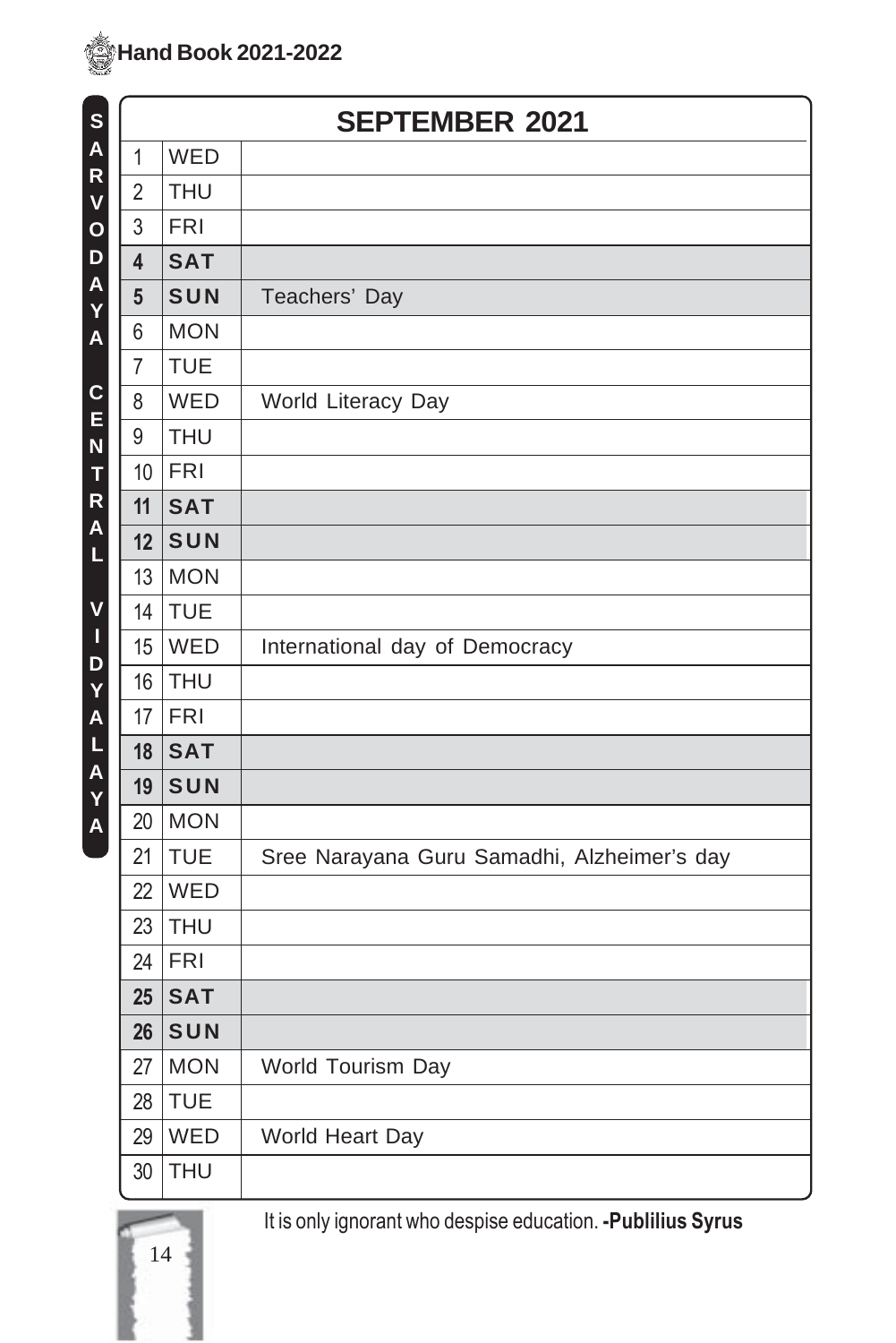|  | <b>Hand Book 2021-2022</b> |  |
|--|----------------------------|--|
|--|----------------------------|--|

|                |            | OCTOBER 2021<br>S                                                 |
|----------------|------------|-------------------------------------------------------------------|
| 1              | <b>FRI</b> | A<br>International Day for the Elderly<br>$\overline{\mathsf{R}}$ |
| $\overline{2}$ | <b>SAT</b> | Gandhi Jayanthi (Holiday)<br>$\overline{\mathsf{V}}$              |
| $\overline{3}$ | SUN        | $\mathbf{o}$                                                      |
| 4              | <b>MON</b> | D                                                                 |
| 5              | <b>TUE</b> | A<br>Ý                                                            |
| 6              | WED        | $\overline{\mathsf{A}}$                                           |
| $\overline{7}$ | <b>THU</b> |                                                                   |
| 8              | <b>FRI</b> | $\mathbf c$                                                       |
| 9              | <b>SAT</b> | E<br>N                                                            |
| 10             | SUN        | T                                                                 |
| 11             | <b>MON</b> | R                                                                 |
| 12             | <b>TUE</b> | A                                                                 |
| 13             | WED        | L                                                                 |
| 14             | <b>THU</b> | Mahanavami<br>$\mathsf{V}$                                        |
| 15             | <b>FRI</b> | World Students' Day, Vijayadasami<br>П                            |
| 16             | <b>SAT</b> | D<br>World Food Day                                               |
| 17             | SUN        | Y<br>$\overline{\mathsf{A}}$                                      |
| 18             | <b>MON</b> |                                                                   |
| 19             | <b>TUE</b> | Milad-i-Sherif                                                    |
| 20             | WED        | L<br>A<br>Y<br>A                                                  |
| 21             | <b>THU</b> |                                                                   |
| 22             | <b>FRI</b> |                                                                   |
| 23             | <b>SAT</b> |                                                                   |
| 24             | SUN        | <b>UN Day</b>                                                     |
| 25             | <b>MON</b> |                                                                   |
| 26             | <b>TUE</b> |                                                                   |
| 27             | WED        |                                                                   |
| 28             | <b>THU</b> |                                                                   |
| 29             | <b>FRI</b> |                                                                   |
| 30             | <b>SAT</b> |                                                                   |
| 31             | SUN        |                                                                   |
|                |            | Knowledge is of no value unless you put it into practice.         |

**-Anton Chekhov**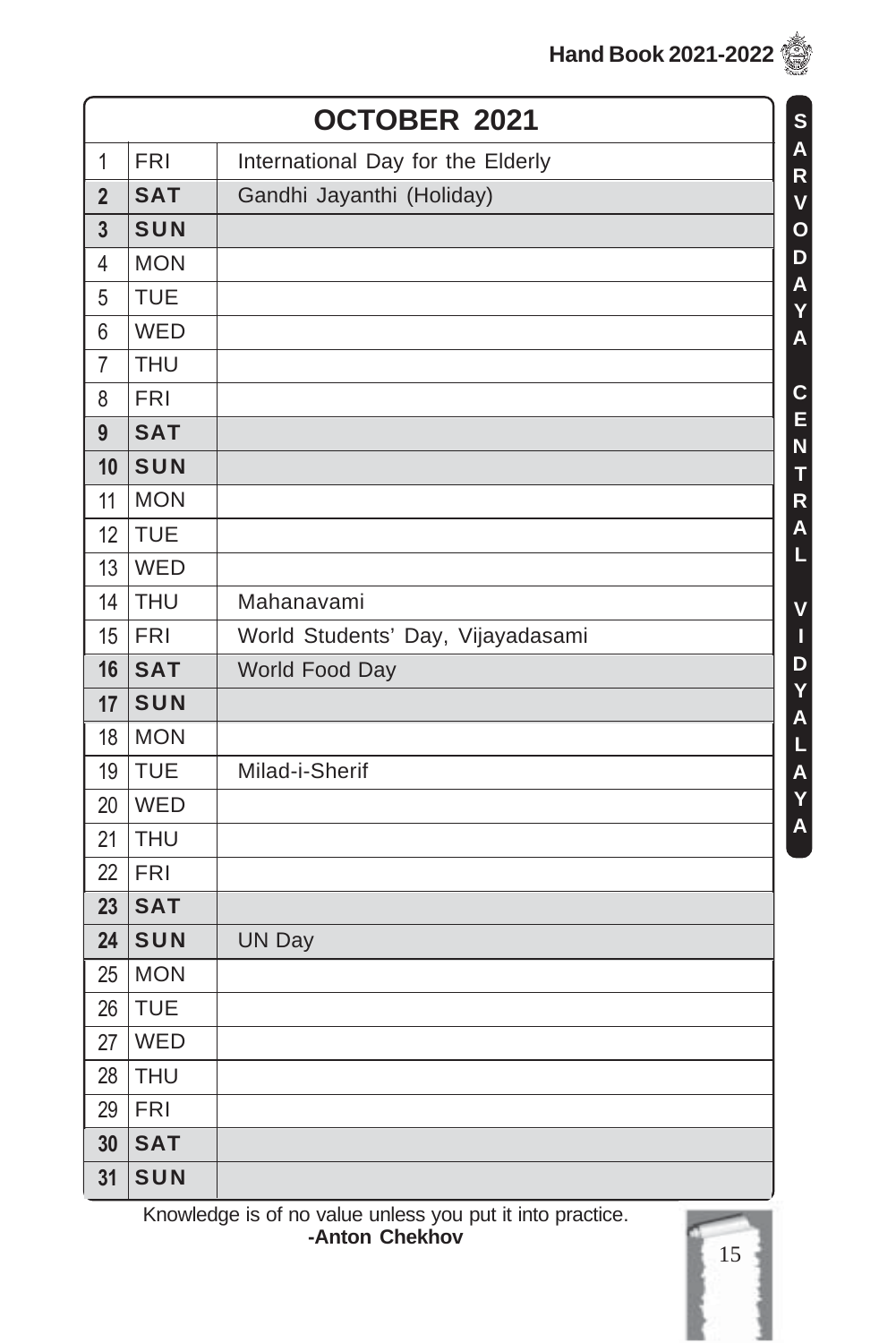

| S                | <b>NOVEMBER 2021</b> |            |                                           |
|------------------|----------------------|------------|-------------------------------------------|
| A                | $\mathbf{1}$         | <b>MON</b> |                                           |
| R<br>V           | $\overline{2}$       | <b>TUE</b> |                                           |
| $\mathbf{o}$     | 3                    | WED        |                                           |
| D                | $\overline{4}$       | <b>THU</b> | Deepavali                                 |
| A<br>Y           | 5                    | <b>FRI</b> |                                           |
| A                | 6                    | <b>SAT</b> |                                           |
|                  | $\overline{7}$       | SUN        | National Cancer Awareness Day             |
| $\mathbf c$<br>E | 8                    | <b>MON</b> |                                           |
| N                | 9                    | <b>TUE</b> |                                           |
| T                | 10                   | WED        | World Science Day for Peace & Development |
| R<br>A           | 11                   | <b>THU</b> | National Education Day                    |
| L                | 12                   | <b>FRI</b> |                                           |
|                  | 13                   | <b>SAT</b> |                                           |
| V                | 14                   | SUN        | Children's Day                            |
| $\mathbf I$<br>D | 15                   | MON        |                                           |
| Y                | 16                   | TUE        |                                           |
| A                | 17                   | WED        |                                           |
| L<br>A           | 18                   | THU        |                                           |
| Y                | 19                   | FRI        |                                           |
| A                | 20                   | <b>SAT</b> |                                           |
|                  | 21                   | SUN        |                                           |
|                  | 22                   | <b>MON</b> |                                           |
|                  | 23                   | <b>TUE</b> |                                           |
|                  | 24                   | WED        |                                           |
|                  | 25                   | <b>THU</b> |                                           |
|                  | 26                   | FRI        | Constitution Day                          |
|                  | 27                   | <b>SAT</b> |                                           |
|                  | 28                   | SUN        |                                           |
|                  | 29                   | <b>MON</b> |                                           |
|                  | 30                   | <b>TUE</b> |                                           |

16

Develop a passion for learning. If you do, you will never cease to grow. **- Antony J. D'Angelo**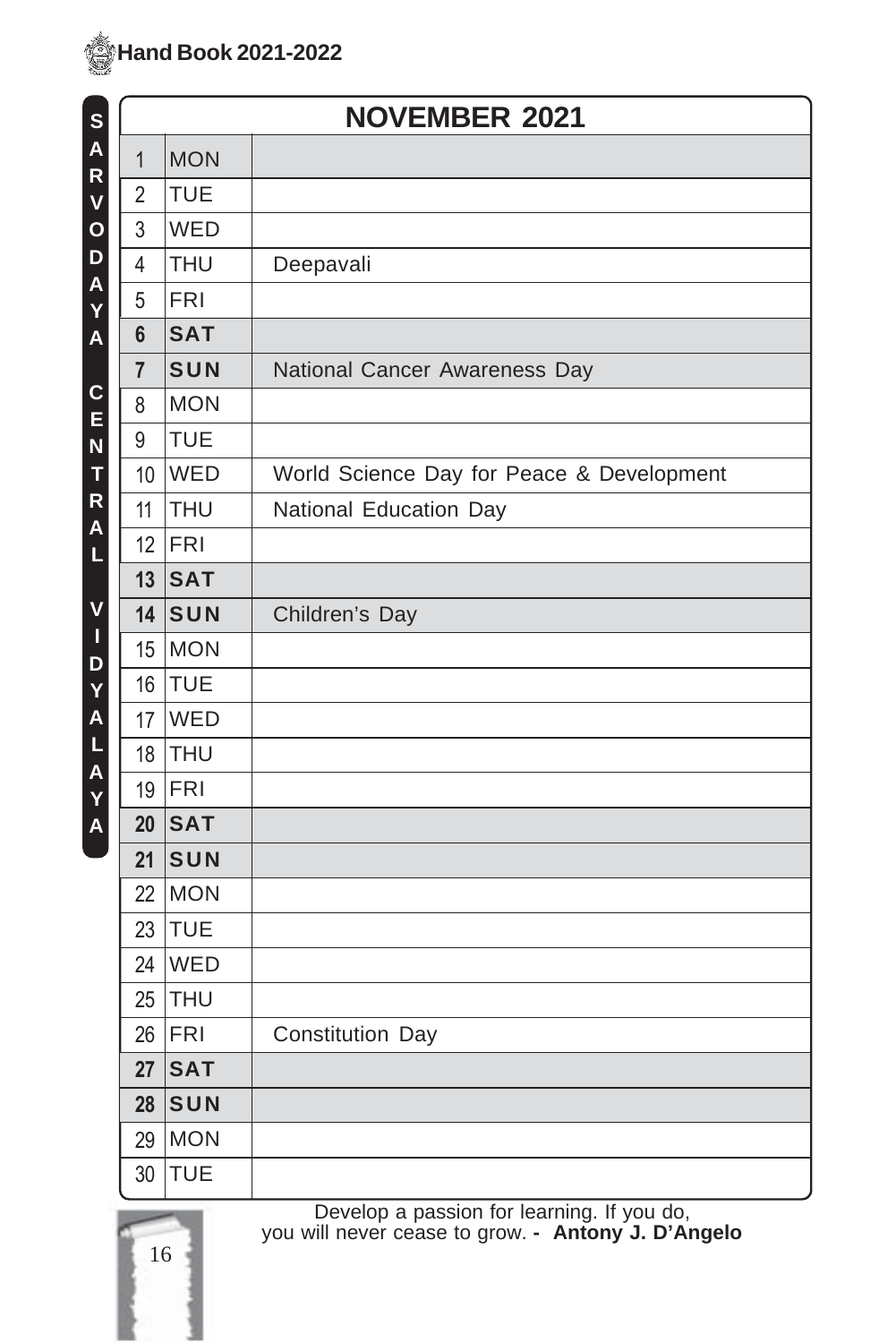|                         |            | <b>DECEMBER 2021</b>             | S                            |
|-------------------------|------------|----------------------------------|------------------------------|
| $\mathbf{1}$            | <b>WED</b> |                                  | $\overline{\mathsf{A}}$      |
| $\overline{2}$          | <b>THU</b> | World Computer Literacy Day      | R<br>$\overline{\mathsf{V}}$ |
| 3                       | <b>FRI</b> |                                  | $\mathsf{o}$                 |
| $\overline{\mathbf{4}}$ | <b>SAT</b> |                                  | D                            |
| $5\phantom{.0}$         | SUN        | World Soil Day                   | $\overline{\mathsf{A}}$<br>Y |
| 6                       | <b>MON</b> |                                  | $\overline{\mathsf{A}}$      |
| $\overline{7}$          | <b>TUE</b> |                                  |                              |
| 8                       | WED        |                                  | $\mathbf c$<br>E             |
| 9                       | <b>THU</b> |                                  | N                            |
| 10                      | FRI        | Human Right Day                  | T                            |
| 11                      | <b>SAT</b> |                                  | R                            |
| 12                      | SUN        |                                  | A<br>Ĺ                       |
| 13                      | MON        |                                  |                              |
| 14                      | TUE        | National Energy Conservation Day | V                            |
| 15                      | WED        |                                  | I                            |
| 16                      | THU        |                                  | D                            |
| 17                      | FRI        |                                  | Y A L A Y A                  |
| 18                      | <b>SAT</b> |                                  |                              |
| 19                      | SUN        |                                  |                              |
| 20                      | MON        |                                  |                              |
| 21                      | TUE        |                                  |                              |
| 22                      | <b>WED</b> | National Mathematics Day         |                              |
| 23                      | THU        | Farmers' day                     |                              |
| 24                      | FRI        |                                  |                              |
| 25                      | <b>SAT</b> | Christmas                        |                              |
| 26                      | SUN        |                                  |                              |
| 27                      | MON        |                                  |                              |
| 28                      | TUE        |                                  |                              |
| 29                      | WED        |                                  |                              |
| 30                      | THU        |                                  |                              |
| 31                      | <b>FRI</b> |                                  |                              |

The aim of education is the knowledge, not of facts, but of values. **- William S. Burroughs**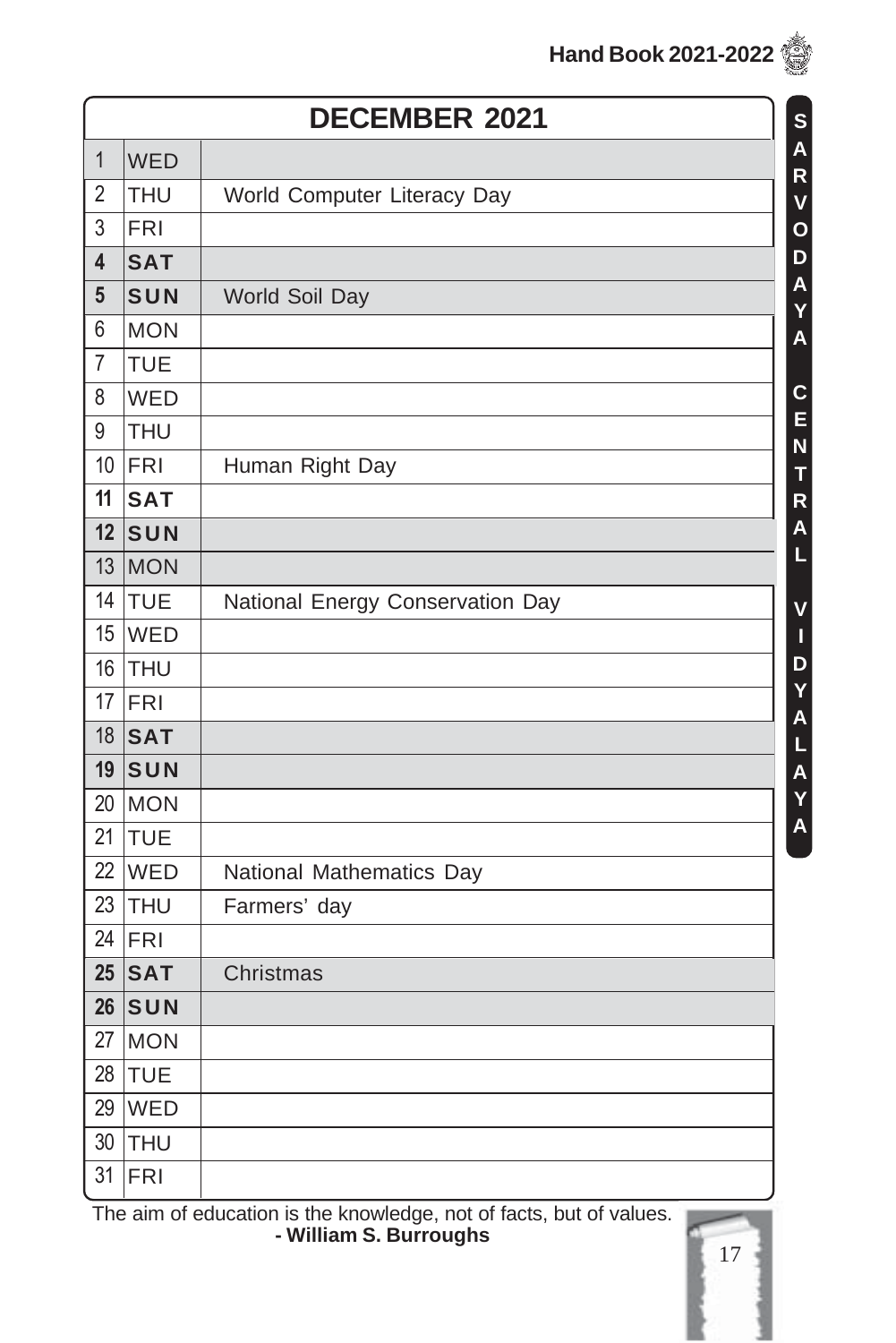| S            |                |            | <b>JANUARY 2022</b>                                     |
|--------------|----------------|------------|---------------------------------------------------------|
| A            | 1              | <b>SAT</b> | Patron's Day, New Year                                  |
| R<br>V       | $\overline{2}$ | SUN        | Mannam Jayanthi (Holiday)                               |
| $\mathbf{o}$ | 3              | <b>MON</b> |                                                         |
| D            | 4              | <b>TUE</b> | World Braille Day                                       |
| A<br>Y       | 5              | WED        |                                                         |
| A            | 6              | <b>THU</b> |                                                         |
|              | $\overline{7}$ | <b>FRI</b> |                                                         |
| C            | 8              | <b>SAT</b> |                                                         |
| E<br>N       | 9              | SUN        |                                                         |
| T            | 10             | MON        | World Hindi Day                                         |
| R            | 11             | <b>TUE</b> |                                                         |
| A            | 12             | WED        |                                                         |
| L            | 13             | THU        |                                                         |
| V            | 14             | FRI        |                                                         |
| $\mathbf I$  | 15             | <b>SAT</b> | Indian Army Day                                         |
| D<br>Y       | 16             | SUN        |                                                         |
| A            | 17             | MON        |                                                         |
| L            | 18             | <b>TUE</b> |                                                         |
| A            | 19             | <b>WED</b> |                                                         |
| Y<br>A       | 20             | <b>THU</b> |                                                         |
|              | 21             | <b>FRI</b> |                                                         |
|              | 22             | <b>SAT</b> |                                                         |
|              | 23             | SUN        |                                                         |
|              | 24             | <b>MON</b> | International Day of Education, National Girl Child Day |
|              | 25             | <b>TUE</b> |                                                         |
|              | 26             | <b>WED</b> | Republic Day                                            |
|              | 27             | THU        |                                                         |
|              | 28             | FRI        |                                                         |
|              | 29             | <b>SAT</b> |                                                         |
|              | 30             | SUN        | Martyr's Day                                            |
|              | 31             | <b>MON</b> |                                                         |

18

Let noble thoughts come to us from every side. **- Rig Veda**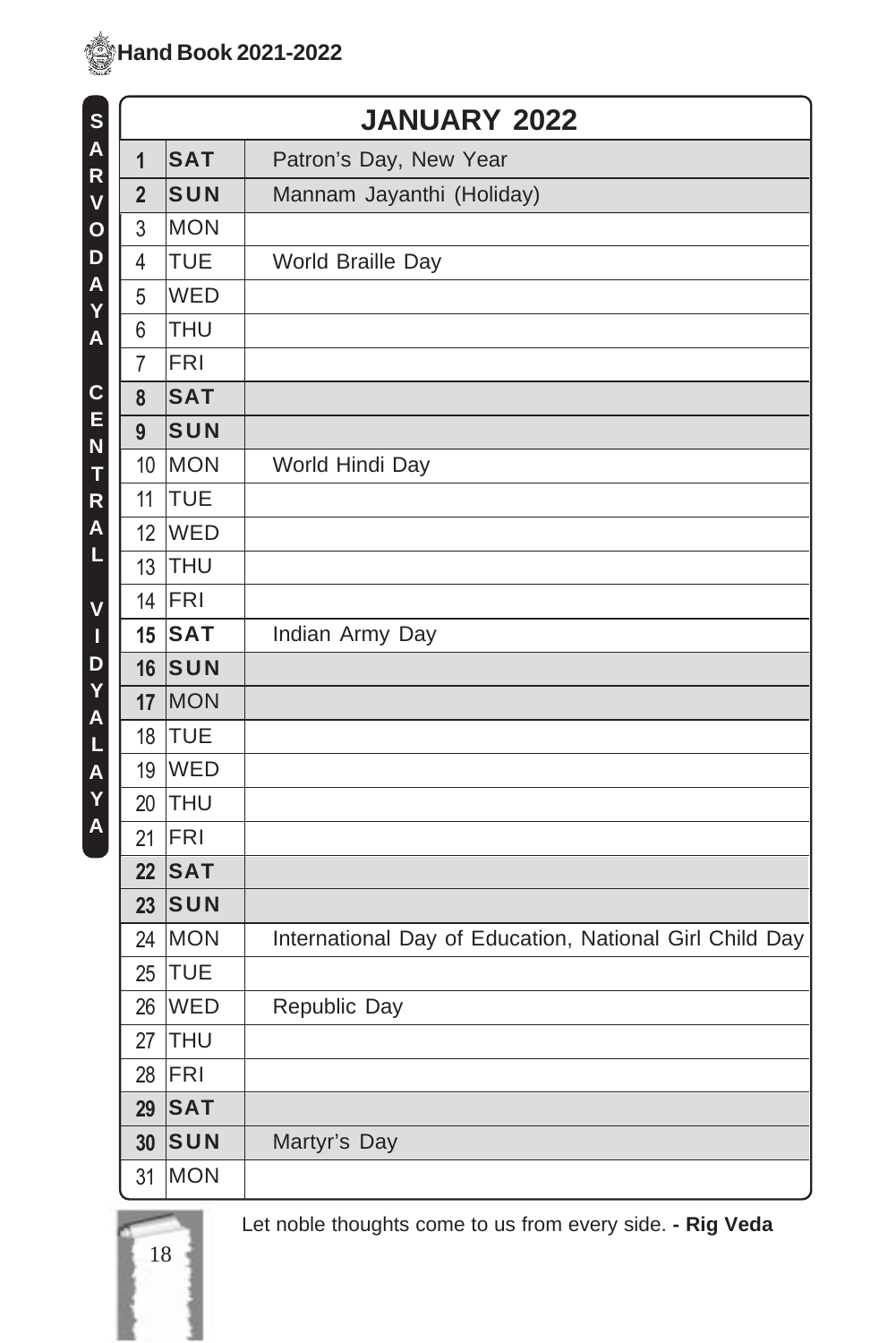|                 |            | <b>FEBRUARY 2022</b>                |
|-----------------|------------|-------------------------------------|
| $\mathbf{1}$    | <b>TUE</b> |                                     |
| $\overline{2}$  | WED        |                                     |
| 3               | <b>THU</b> |                                     |
| $\overline{4}$  | <b>FRI</b> |                                     |
| $5\phantom{.0}$ | <b>SAT</b> |                                     |
| 6               | SUN        |                                     |
| 7               | <b>MON</b> | International Safer Internet Day    |
| 8               | <b>TUE</b> |                                     |
| 9               | WED        |                                     |
| 10              | <b>THU</b> | National Deworming Day              |
| 11              | <b>FRI</b> |                                     |
| 12              | <b>SAT</b> | International Day of Women's Health |
| 13              | SUN        |                                     |
| 14              | <b>MON</b> |                                     |
| 15              | <b>TUE</b> |                                     |
| 16              | WED        |                                     |
| 17              | <b>THU</b> |                                     |
| 18              | <b>FRI</b> |                                     |
| 19              | <b>SAT</b> |                                     |
| 20              | SUN        |                                     |
| 21              | <b>MON</b> | International Mother Language Day   |
| 22              | <b>TUE</b> |                                     |
| 23              | WED        |                                     |
| 24              | <b>THU</b> |                                     |
| 25              | <b>FRI</b> |                                     |
| 26              | <b>SAT</b> |                                     |
| 27              | SUN        |                                     |
| 28              | <b>MON</b> | National Science Day                |

It is impossible for a man to learn what he thinks he already knows. **- Epicletus**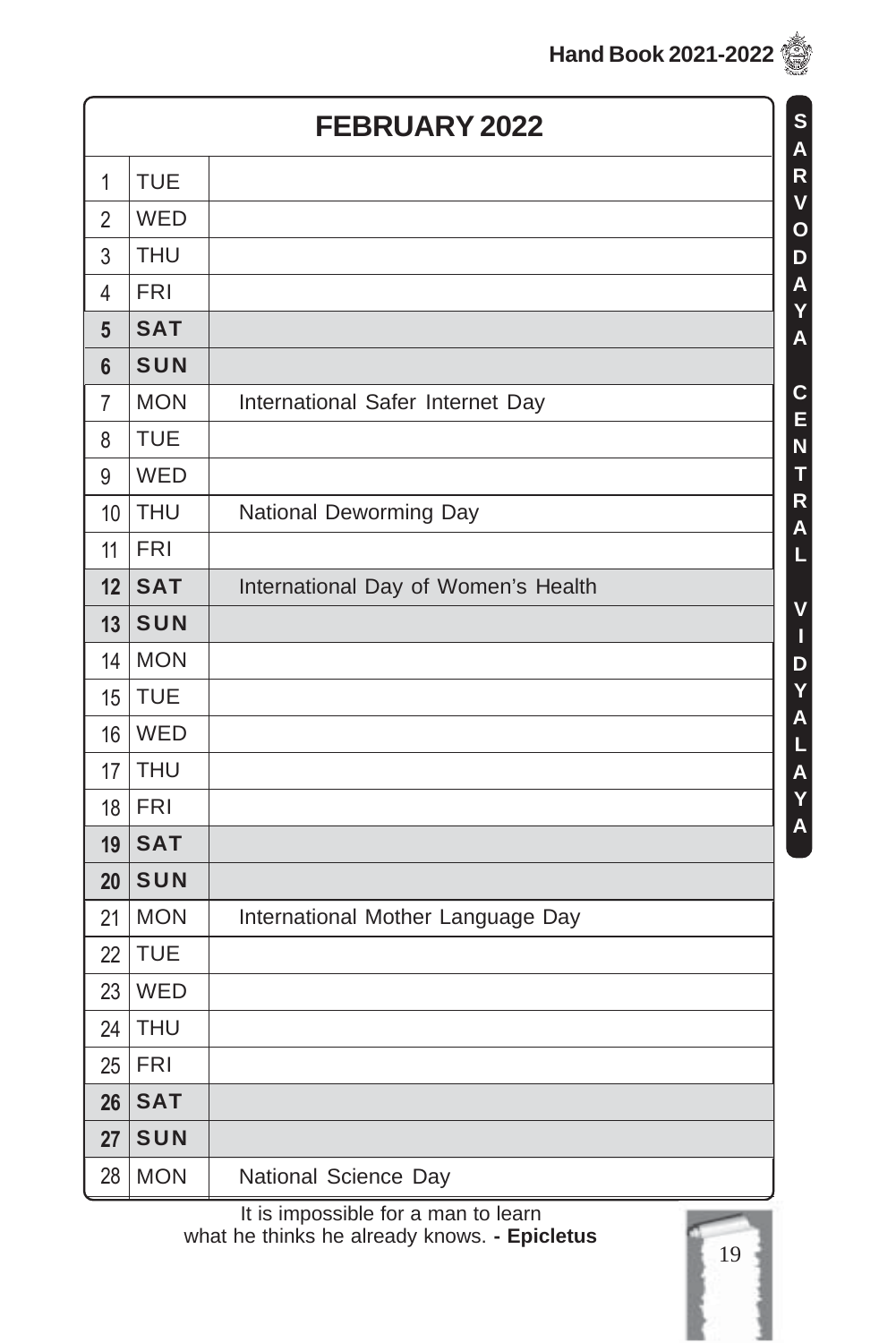

| S<br>A       |                 |            | <b>MARCH 2022</b>         |
|--------------|-----------------|------------|---------------------------|
| R            | 1               | <b>TUE</b> | Maha Shivarathri          |
| V            | $\overline{2}$  | WED        |                           |
| $\mathbf{o}$ | 3               | <b>THU</b> | World Wild Life Day       |
| D<br>A       | 4               | <b>FRI</b> |                           |
| Y            | $5\phantom{.0}$ | <b>SAT</b> |                           |
| A            | $6\phantom{a}$  | <b>SUN</b> |                           |
| C            | $\overline{7}$  | <b>MON</b> |                           |
| E            | 8               | <b>TUE</b> | International Women's Day |
| N            | 9               | WED        |                           |
| T            | 10              | <b>THU</b> |                           |
| R<br>A       | 11              | <b>FRI</b> |                           |
| L            | 12              | <b>SAT</b> |                           |
|              | 13              | <b>SUN</b> |                           |
| V            | 14              | <b>MON</b> |                           |
| I<br>D       | 15              | <b>TUE</b> |                           |
| Y            | 16              | WED        | National Vaccination Day  |
| A            | 17              | <b>THU</b> |                           |
| L            | 18              | <b>FRI</b> |                           |
| A<br>Y       | 19              | <b>SAT</b> |                           |
| A            | 20              | <b>SUN</b> |                           |
|              | 21              | <b>MON</b> | World Poetry Day          |
|              | 22              | <b>TUE</b> | World Water Day           |
|              | 23              | WED        |                           |
|              | 24              | <b>THU</b> |                           |
|              | 25              | <b>FRI</b> |                           |
|              | 26              | <b>SAT</b> |                           |
|              | 27              | <b>SUN</b> |                           |
|              | 28              | <b>MON</b> |                           |
|              | 29              | <b>TUE</b> |                           |
|              | 30              | <b>WED</b> |                           |
|              | 31              | <b>THU</b> |                           |

20

Anyone who has never made a mistake has never tried anything new. **- Albert Einstein**